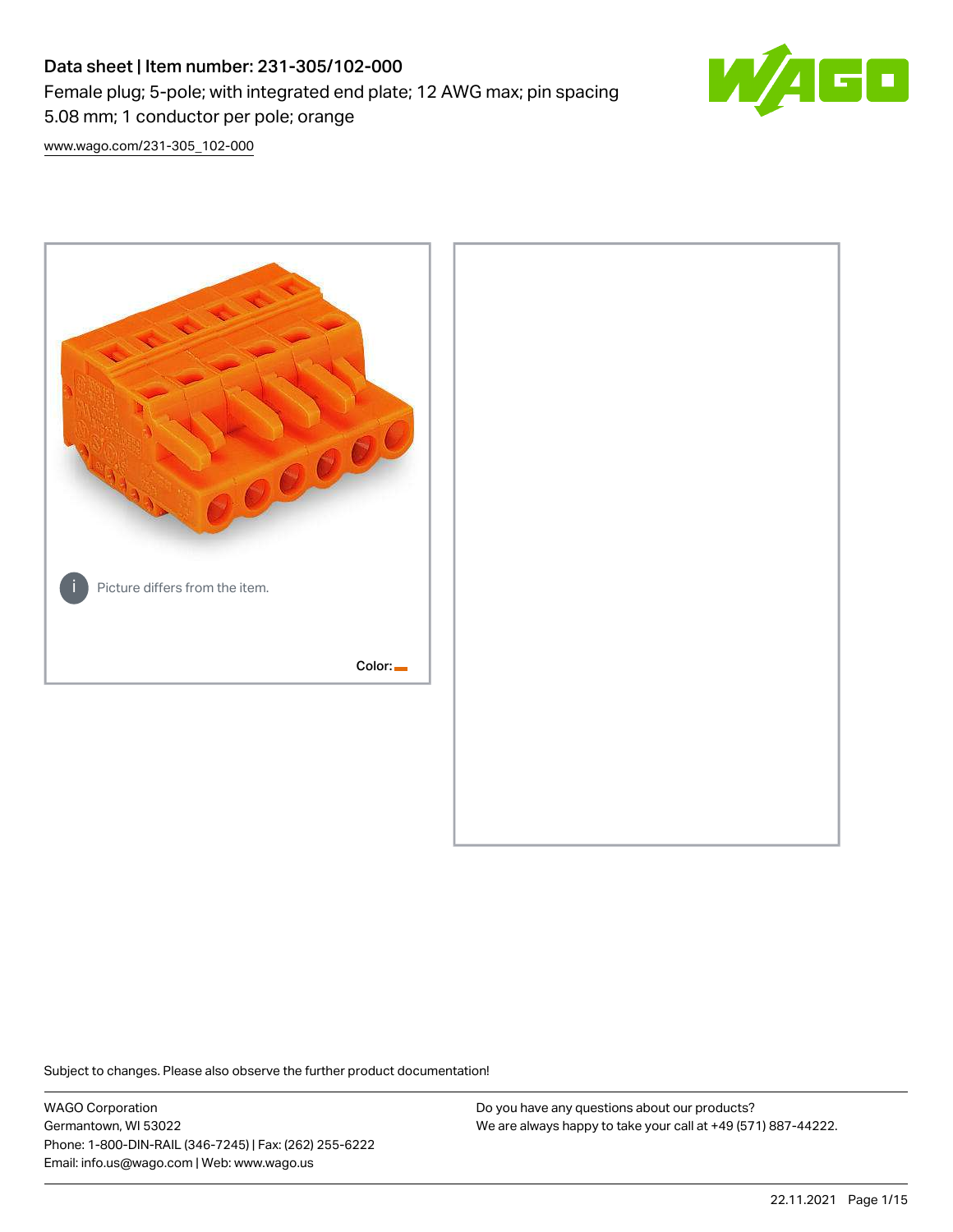

Dimensions in mm

L = pole no. x pin spacing

2- to 3-pole female connectors – one latch only

### Item description

- **Universal connection for all conductor types**
- Easy cable pre-assembly and on-unit wiring via vertical and horizontal CAGE CLAMP<sup>®</sup> actuation  $\blacksquare$
- $\blacksquare$ Integrated test ports
- $\blacksquare$ With coding fingers

Subject to changes. Please also observe the further product documentation! Data

WAGO Corporation Germantown, WI 53022 Phone: 1-800-DIN-RAIL (346-7245) | Fax: (262) 255-6222 Email: info.us@wago.com | Web: www.wago.us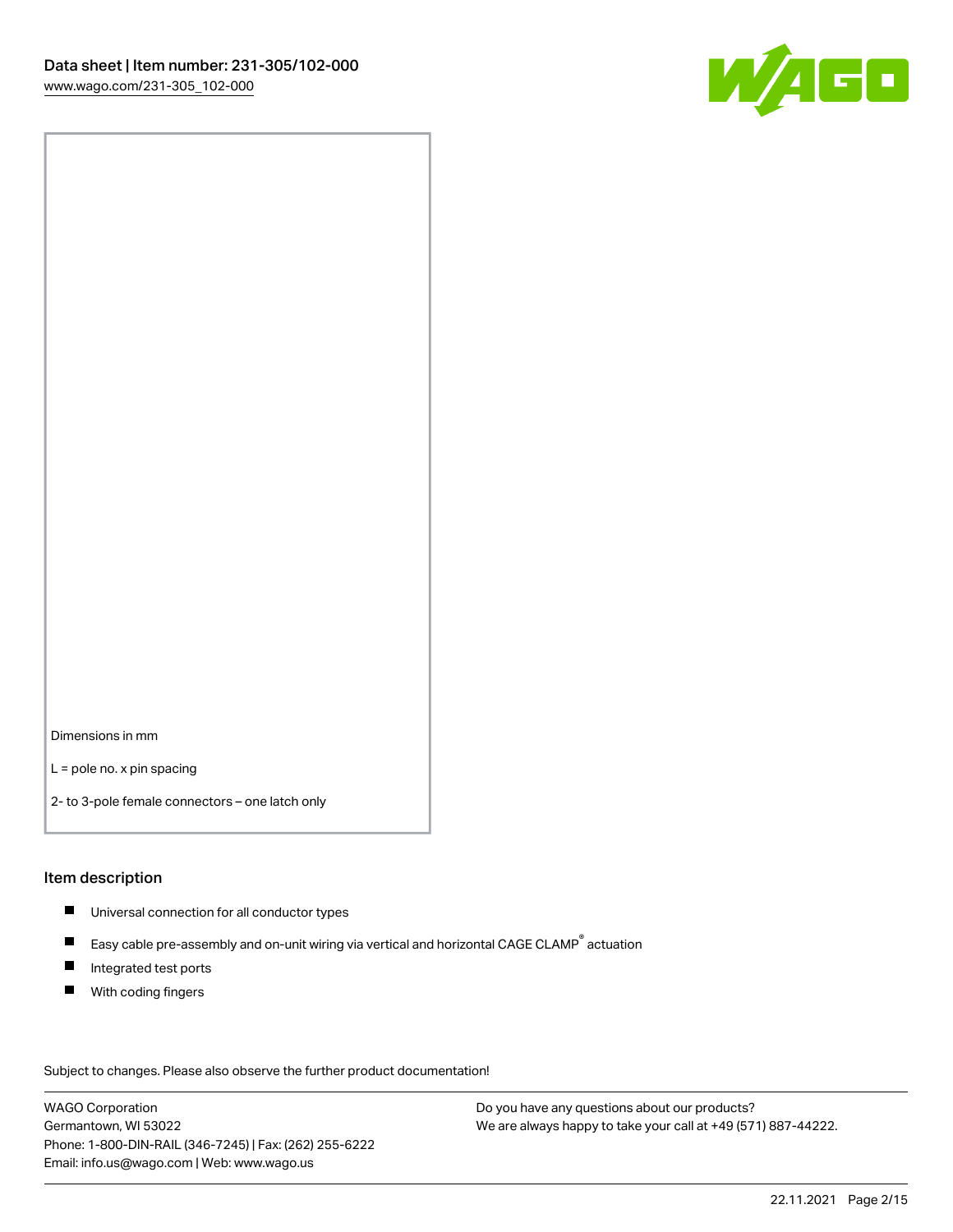

## Data Notes

| Safety information 1 | The MCS-MULTI CONNECTION SYSTEM includes connectors<br>without breaking capacity in accordance with DIN EN 61984. When<br>used as intended, these connectors must not be connected<br>/disconnected when live or under load. The circuit design should<br>ensure header pins, which can be touched, are not live when<br>unmated. |
|----------------------|-----------------------------------------------------------------------------------------------------------------------------------------------------------------------------------------------------------------------------------------------------------------------------------------------------------------------------------|
| Variants:            | Gold-plated or partially gold-plated contact surfaces<br>Other versions (or variants) can be requested from WAGO Sales or<br>configured at https://configurator.wago.com/                                                                                                                                                         |

## Electrical data

## IEC Approvals

| Ratings per                 | IEC/EN 60664-1                                                        |
|-----------------------------|-----------------------------------------------------------------------|
| Rated voltage (III / 3)     | 320 V                                                                 |
| Rated surge voltage (III/3) | 4 <sub>k</sub> V                                                      |
| Rated voltage (III/2)       | 320 V                                                                 |
| Rated surge voltage (III/2) | 4 <sub>k</sub> V                                                      |
| Nominal voltage (II/2)      | 630 V                                                                 |
| Rated surge voltage (II/2)  | 4 <sub>k</sub> V                                                      |
| Rated current               | 16 A                                                                  |
| Legend (ratings)            | $(III / 2)$ $\triangle$ Overvoltage category III / Pollution degree 2 |

## UL Approvals

| Approvals per                  | UL 1059 |
|--------------------------------|---------|
| Rated voltage UL (Use Group B) | 300 V   |
| Rated current UL (Use Group B) | 15 A    |
| Rated voltage UL (Use Group D) | 300 V   |
| Rated current UL (Use Group D) | 10 A    |

## Ratings per UL

| Rated voltage UL 1977 | 600 V         |
|-----------------------|---------------|
| Rated current UL 1977 | $\sim$ $\sim$ |

## CSA Approvals

Approvals per CSA

Subject to changes. Please also observe the further product documentation!

| <b>WAGO Corporation</b>                                | Do you have any questions about our products?                 |
|--------------------------------------------------------|---------------------------------------------------------------|
| Germantown, WI 53022                                   | We are always happy to take your call at +49 (571) 887-44222. |
| Phone: 1-800-DIN-RAIL (346-7245)   Fax: (262) 255-6222 |                                                               |
| Email: info.us@wago.com   Web: www.wago.us             |                                                               |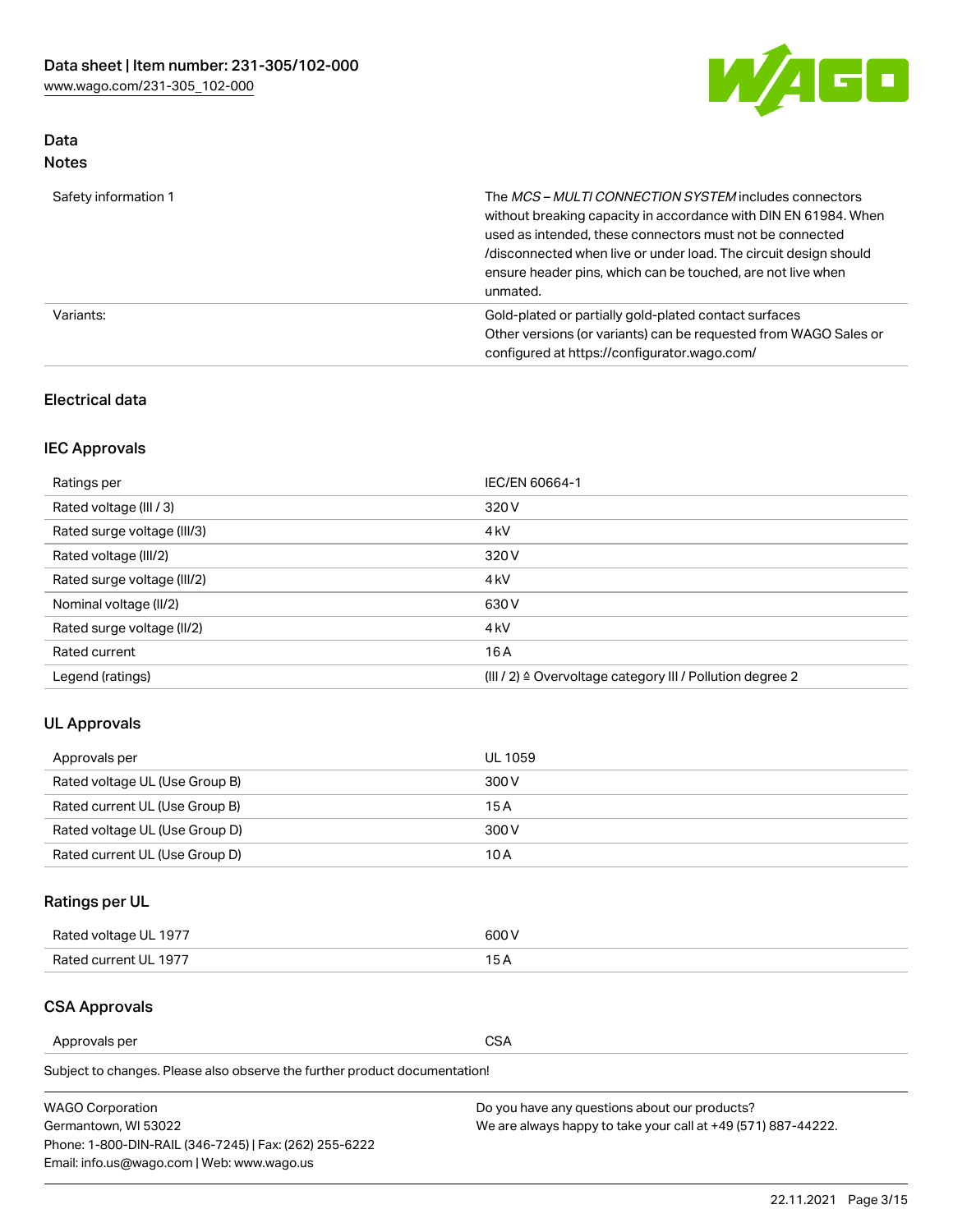[www.wago.com/231-305\\_102-000](http://www.wago.com/231-305_102-000)



| Rated voltage CSA (Use Group B) | 300 V |
|---------------------------------|-------|
| Rated current CSA (Use Group B) | 15 A  |
| Rated voltage CSA (Use Group D) | 300 V |
| Rated current CSA (Use Group D) | 10 A  |

## Connection data

| Total number of connection points |  |
|-----------------------------------|--|
| Total number of potentials        |  |
| Number of connection types        |  |
| Number of levels                  |  |

## Connection 1

| Connection technology                             | CAGE CLAMP <sup>®</sup>                 |
|---------------------------------------------------|-----------------------------------------|
| Actuation type                                    | Operating tool                          |
| Solid conductor                                   | $0.082.5$ mm <sup>2</sup> / 28  12 AWG  |
| Fine-stranded conductor                           | $0.08$ 2.5 mm <sup>2</sup> / 28  12 AWG |
| Fine-stranded conductor; with insulated ferrule   | $0.251.5$ mm <sup>2</sup>               |
| Fine-stranded conductor; with uninsulated ferrule | $0.252.5$ mm <sup>2</sup>               |
| Strip length                                      | $89$ mm $/$ 0.31  0.35 inch             |
| Number of poles                                   | 5                                       |
| Conductor entry direction to mating direction     | 0°                                      |

## Physical data

| Pin spacing | 5.08 mm / 0.2 inch    |
|-------------|-----------------------|
| Width       | 25.4 mm / 1 inch      |
| Height      | 14.3 mm / 0.563 inch  |
| Depth       | 26.45 mm / 1.041 inch |

### Plug-in connection

| Contact type (pluggable connector)   | Female connector/socket |
|--------------------------------------|-------------------------|
| Connector (connection type)          | for conductor           |
| Mismating protection                 | No                      |
| Plugging without loss of pin spacing |                         |
| Locking of plug-in connection        | Without                 |

Subject to changes. Please also observe the further product documentation!

WAGO Corporation Germantown, WI 53022 Phone: 1-800-DIN-RAIL (346-7245) | Fax: (262) 255-6222 Email: info.us@wago.com | Web: www.wago.us Do you have any questions about our products? We are always happy to take your call at +49 (571) 887-44222.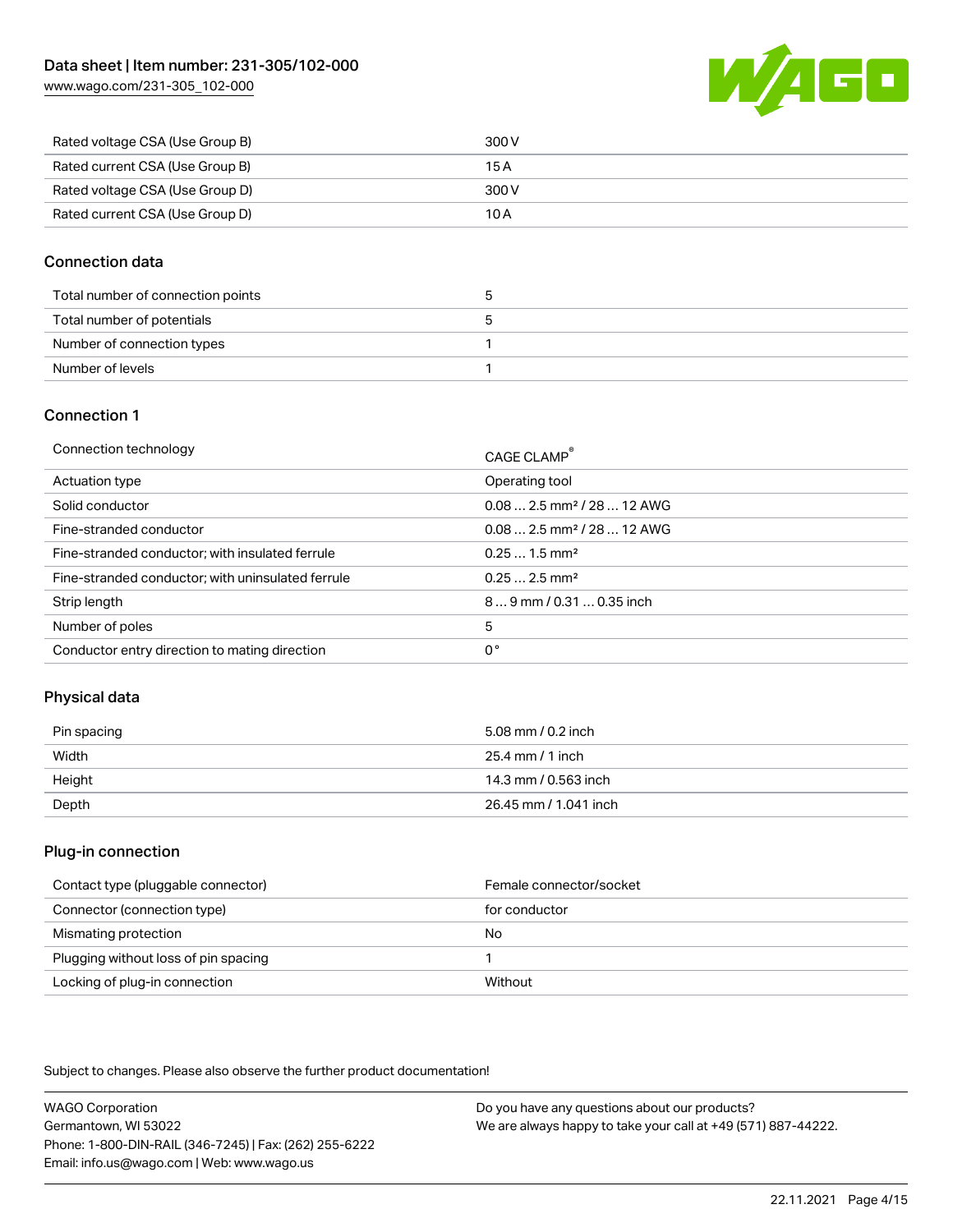

## Material data

| Color                       | orange                            |
|-----------------------------|-----------------------------------|
| Material group              |                                   |
| Insulation material         | Polyamide (PA66)                  |
| Flammability class per UL94 | V <sub>0</sub>                    |
| Clamping spring material    | Chrome nickel spring steel (CrNi) |
| Contact material            | Copper alloy                      |
| Contact plating             | tin-plated                        |
| Fire load                   | $0.125$ MJ                        |
| Weight                      | 9g                                |

## Environmental requirements

| Limit temperature range<br>.<br>. | +85 °C<br>-60 |  |
|-----------------------------------|---------------|--|
|-----------------------------------|---------------|--|

#### Commercial data

| Product Group         | 3 (Multi Conn. System) |
|-----------------------|------------------------|
| PU (SPU)              | 100 Stück              |
| Packaging type        | box                    |
| Country of origin     | DE                     |
| <b>GTIN</b>           | 4044918346597          |
| Customs tariff number | 8536694040             |

## Approvals / Certificates

#### Country specific Approvals

| Logo | Approval                                            | <b>Additional Approval Text</b> | Certificate<br>name |
|------|-----------------------------------------------------|---------------------------------|---------------------|
|      | <b>CB</b><br><b>DEKRA Certification B.V.</b>        | IEC 61984                       | NL-39756            |
|      | <b>CSA</b><br>DEKRA Certification B.V.              | C <sub>22.2</sub>               | 1466354             |
| EMA  | <b>KEMA/KEUR</b><br><b>DEKRA Certification B.V.</b> | EN 61984                        | 2190761.01          |

Subject to changes. Please also observe the further product documentation!

| <b>WAGO Corporation</b>                                | Do you have any questions about our products?                 |  |
|--------------------------------------------------------|---------------------------------------------------------------|--|
| Germantown. WI 53022                                   | We are always happy to take your call at +49 (571) 887-44222. |  |
| Phone: 1-800-DIN-RAIL (346-7245)   Fax: (262) 255-6222 |                                                               |  |
| Email: info.us@wago.com   Web: www.wago.us             |                                                               |  |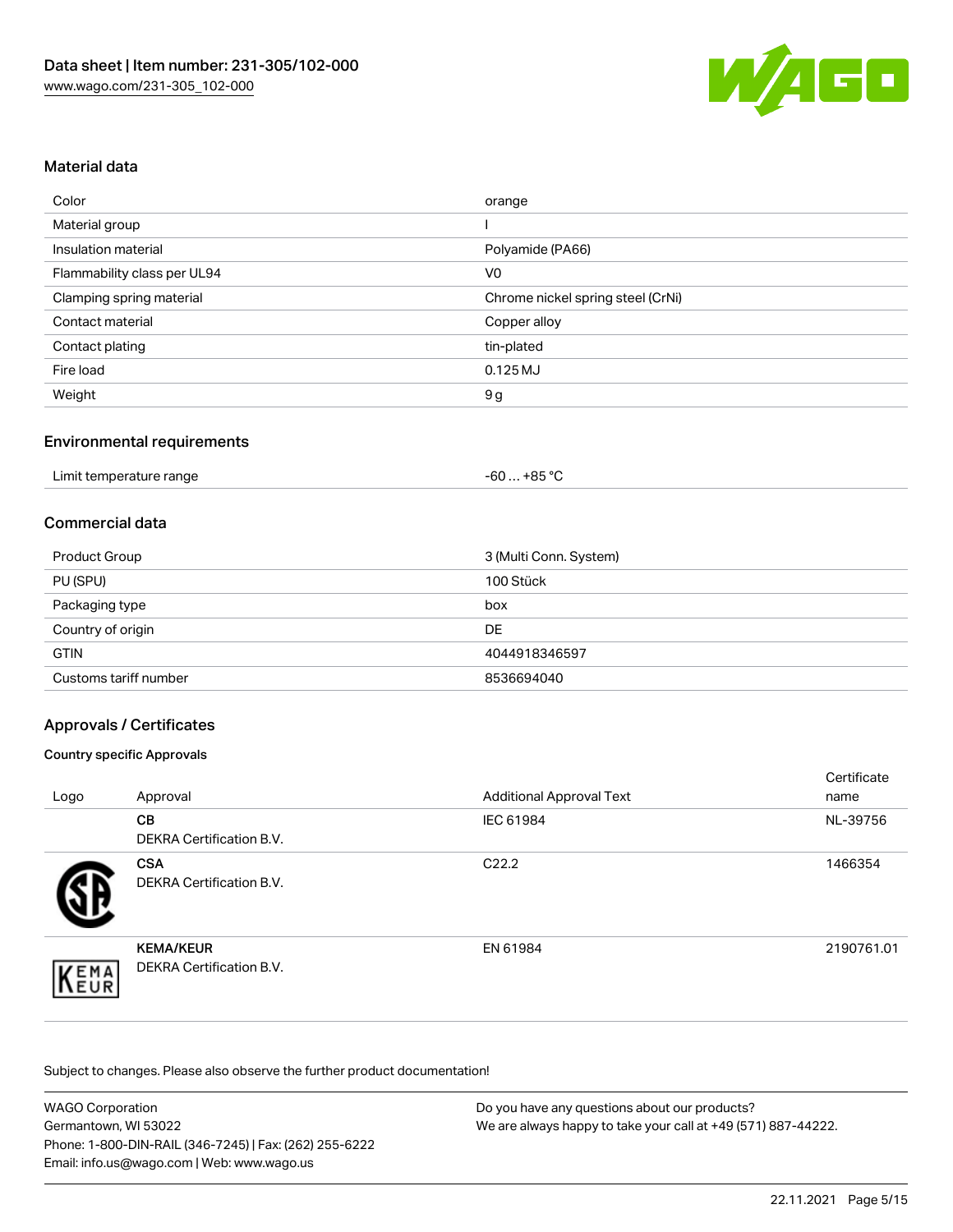

#### Ship Approvals

| Logo        | Approval                           | <b>Additional Approval Text</b> | Certificate<br>name             |
|-------------|------------------------------------|---------------------------------|---------------------------------|
| <b>ADAR</b> | ABS<br>American Bureau of Shipping | -                               | 19-<br>HG1869876-<br><b>PDA</b> |

#### UL-Approvals

| Logo | Approval                             | <b>Additional Approval Text</b> | Certificate<br>name |
|------|--------------------------------------|---------------------------------|---------------------|
| Ъ.   | UL<br>UL International Germany GmbH  | <b>UL 1977</b>                  | E45171              |
| I    | UR<br>Underwriters Laboratories Inc. | <b>UL 1059</b>                  | E45172              |

### **Counterpart**

| <b>All Rand</b> | Item no.231-635<br>Male connector; 5-pole; Pin spacing 5.08 mm; orange                                              | www.wago.com/231-635         |
|-----------------|---------------------------------------------------------------------------------------------------------------------|------------------------------|
|                 | Item no.231-335/001-000<br>Male header; 5-pole; THT; 1.0 x 1.0 mm solder pin; straight; pin spacing 5.08 mm; orange | www.wago.com/231-335/001-000 |
| <b>SSS</b>      | Item no.231-535/001-000<br>Male header; 5-pole; THT; 1.0 x 1.0 mm solder pin; angled; pin spacing 5.08 mm; orange   | www.wago.com/231-535/001-000 |

#### Optional accessories

Marking accessories

Marking strip

#### Item no.: 210-331/508-103

Marking strips; as a DIN A4 sheet; MARKED; 1-12 (200x); Height of marker strip: 2.3 mm/0.091 in; Strip length 182 mm; Horizontal marking; Self-adhesive; white [www.wago.com/210-331](http://www.wago.com/210-331/508-103) [/508-103](http://www.wago.com/210-331/508-103)

#### Item no.: 210-331/508-104

Subject to changes. Please also observe the further product documentation!

WAGO Corporation Germantown, WI 53022 Phone: 1-800-DIN-RAIL (346-7245) | Fax: (262) 255-6222 Email: info.us@wago.com | Web: www.wago.us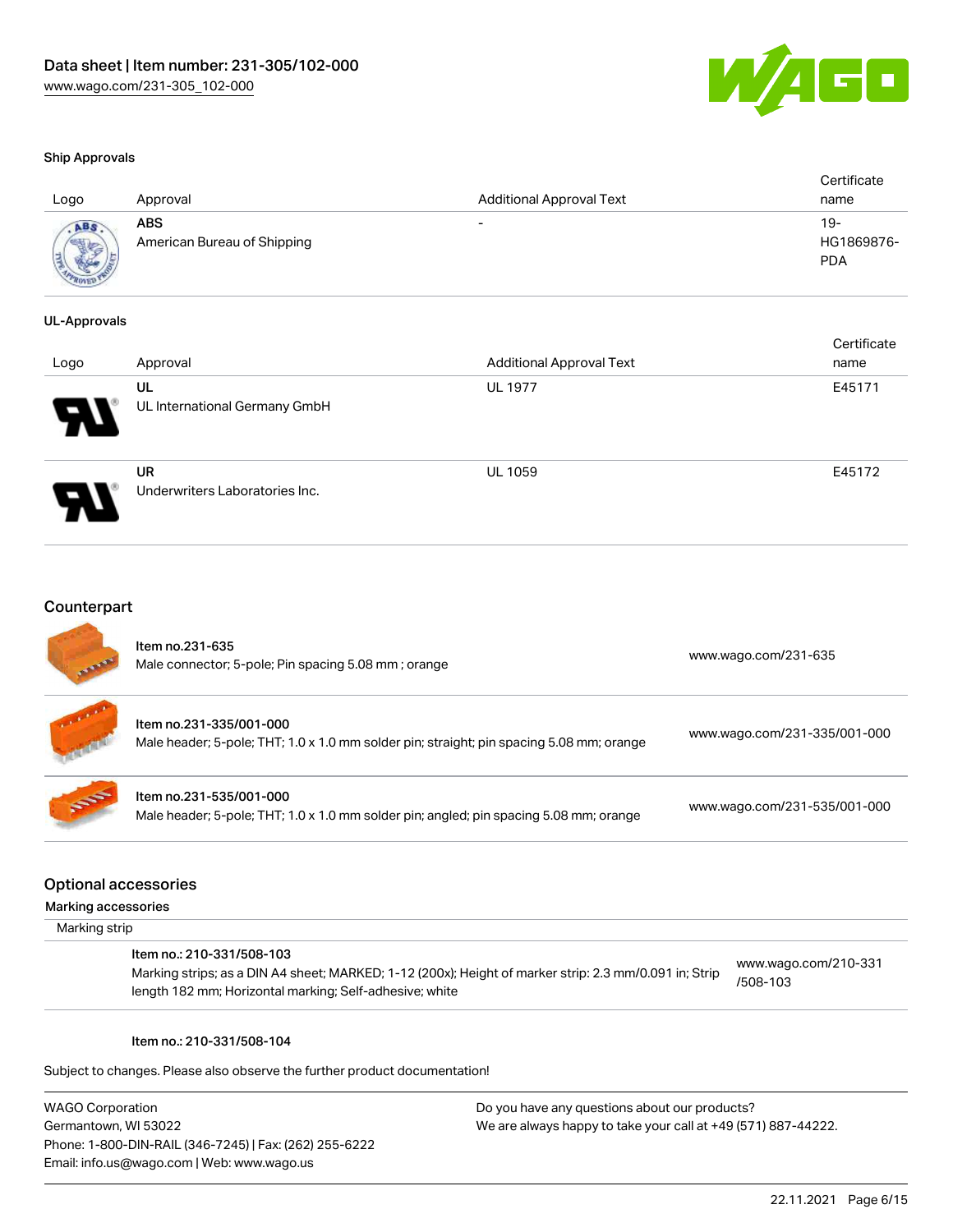

|                            | Marking strips; as a DIN A4 sheet; MARKED; 13-24 (200x); Height of marker strip: 2.3 mm/0.091 in; Strip<br>www.wago.com/210-331<br>length 182 mm; Horizontal marking; Self-adhesive; white<br>/508-104 |                                  |
|----------------------------|--------------------------------------------------------------------------------------------------------------------------------------------------------------------------------------------------------|----------------------------------|
|                            | Item no.: 210-332/508-202<br>Marking strips; as a DIN A4 sheet; MARKED; 1-16 (160x); Height of marker strip: 3 mm; Strip length 182<br>mm; Horizontal marking; Self-adhesive; white                    | www.wago.com/210-332<br>/508-202 |
|                            | Item no.: 210-332/508-204<br>Marking strips; as a DIN A4 sheet; MARKED; 17-32 (160x); Height of marker strip: 3 mm; Strip length<br>182 mm; Horizontal marking; Self-adhesive; white                   | www.wago.com/210-332<br>/508-204 |
|                            | Item no.: 210-332/508-206<br>Marking strips; as a DIN A4 sheet; MARKED; 33-48 (160x); Height of marker strip: 3 mm; Strip length<br>182 mm; Horizontal marking; Self-adhesive; white                   | www.wago.com/210-332<br>/508-206 |
|                            | Item no.: 210-332/508-205<br>Marking strips; as a DIN A4 sheet; MARKED; 1-32 (80x); Height of marker strip: 3 mm; Strip length 182<br>mm; Horizontal marking; Self-adhesive; white                     | www.wago.com/210-332<br>/508-205 |
| Strain relief              |                                                                                                                                                                                                        |                                  |
| Strain relief housing      |                                                                                                                                                                                                        |                                  |
|                            | ltem no.: 232-635<br>Strain relief housing; orange                                                                                                                                                     | www.wago.com/232-635             |
| <b>Testing accessories</b> |                                                                                                                                                                                                        |                                  |
| Testing accessories        |                                                                                                                                                                                                        |                                  |
|                            | Item no.: 210-136<br>Test plug; 2 mm Ø; with 500 mm cable                                                                                                                                              | www.wago.com/210-136             |
|                            | ltem no.: 231-661<br>Test plugs for female connectors; for 5 mm and 5.08 mm pin spacing; 2,50 mm <sup>2</sup> ; light gray                                                                             | www.wago.com/231-661             |
| Tools                      |                                                                                                                                                                                                        |                                  |
| Operating tool             |                                                                                                                                                                                                        |                                  |
|                            | Item no.: 209-130<br>Operating tool; suitable for 264, 280 and 281 Series; 1-way; of insulating material; white                                                                                        | www.wago.com/209-130             |
|                            | Item no.: 209-132<br>Operating tool; for connecting comb-style jumper bar; 2-way; of insulating material                                                                                               | www.wago.com/209-132             |
|                            | Item no.: 231-159<br>Operating tool; natural                                                                                                                                                           | www.wago.com/231-159             |
|                            | Item no.: 231-231<br>Combination operating tool; red                                                                                                                                                   | www.wago.com/231-231             |

Subject to changes. Please also observe the further product documentation!

WAGO Corporation Germantown, WI 53022 Phone: 1-800-DIN-RAIL (346-7245) | Fax: (262) 255-6222 Email: info.us@wago.com | Web: www.wago.us Do you have any questions about our products? We are always happy to take your call at +49 (571) 887-44222.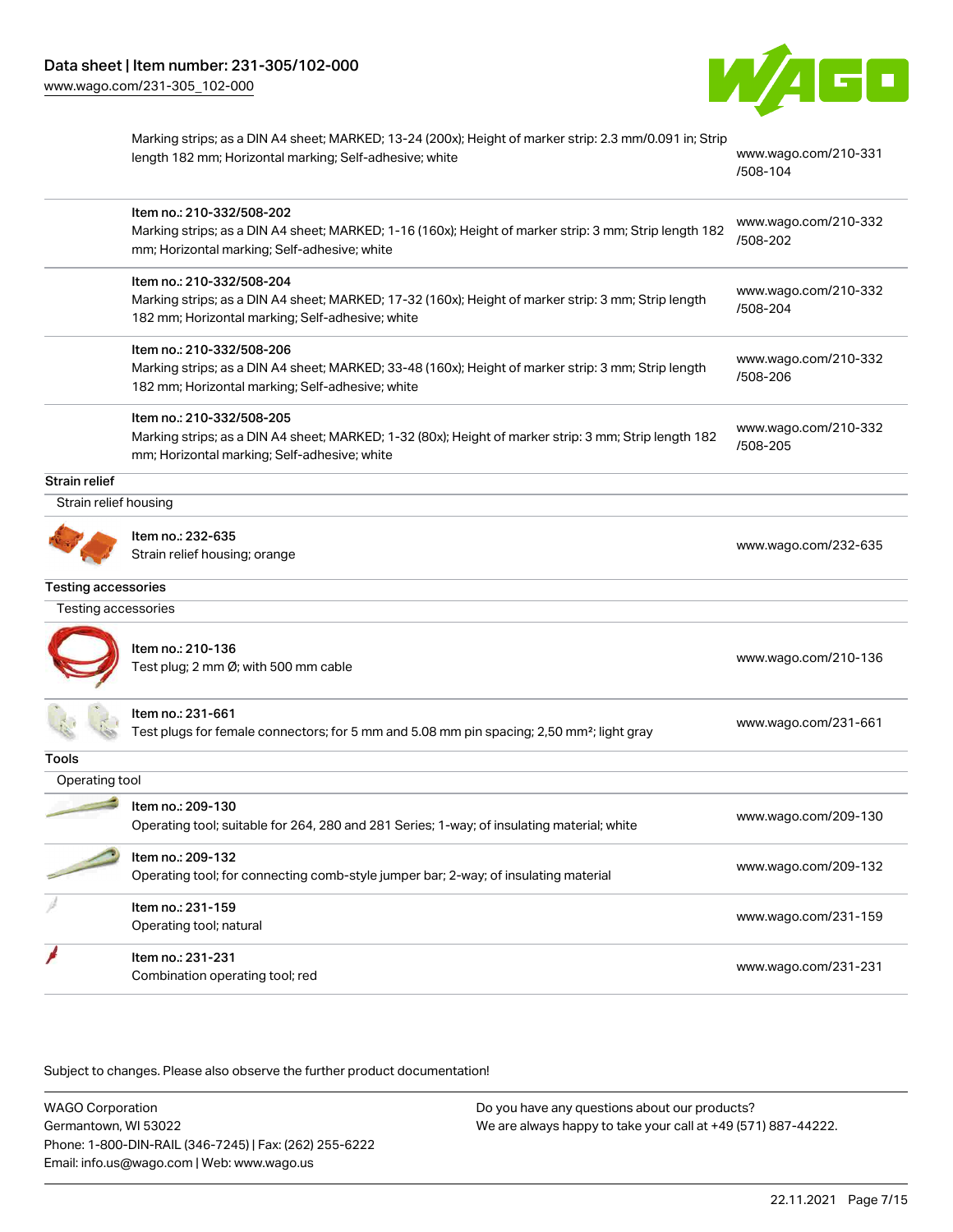

|                   | Item no.: 231-131<br>www.wago.com/231-131<br>Operating tool; made of insulating material; 1-way; loose; white |                      |
|-------------------|---------------------------------------------------------------------------------------------------------------|----------------------|
|                   | Item no.: 231-291<br>Operating tool; made of insulating material; 1-way; loose; red                           | www.wago.com/231-291 |
|                   | Item no.: 280-432<br>Operating tool; made of insulating material; 2-way; white                                | www.wago.com/280-432 |
|                   | Item no.: 280-434<br>Operating tool; made of insulating material; 4-way                                       | www.wago.com/280-434 |
|                   | Item no.: 280-437<br>Operating tool; made of insulating material; 7-way                                       | www.wago.com/280-437 |
|                   | Item no.: 280-440<br>www.wago.com/280-440<br>Operating tool; made of insulating material; 10-way              |                      |
|                   | Item no.: 280-435<br>Operating tool; made of insulating material; 5-way; gray                                 | www.wago.com/280-435 |
|                   | ltem no.: 280-436<br>Operating tool; made of insulating material; 6-way                                       | www.wago.com/280-436 |
|                   | Item no.: 280-438<br>Operating tool; made of insulating material; 8-way                                       | www.wago.com/280-438 |
|                   | Item no.: 280-433<br>Operating tool; made of insulating material; 3-way                                       | www.wago.com/280-433 |
| Insulations stops |                                                                                                               |                      |
| Insulation stop   |                                                                                                               |                      |
|                   | Item no.: 231-672<br>Insulation stop; 0.75 - 1 mm <sup>2</sup> ; dark gray                                    | www.wago.com/231-672 |
| <b>ANDRE</b>      | Item no.: 231-670<br>Insulation stop; 0.08-0.2 mm <sup>2</sup> / 0.2 mm <sup>2</sup> "s"; white               | www.wago.com/231-670 |
|                   | Item no.: 231-671<br>Insulation stop; 0.25 - 0.5 mm <sup>2</sup> ; light gray                                 | www.wago.com/231-671 |

**Ferrules** 

Ferrule

Ŧ

Item no.: 216-101

Subject to changes. Please also observe the further product documentation!

WAGO Corporation Germantown, WI 53022 Phone: 1-800-DIN-RAIL (346-7245) | Fax: (262) 255-6222 Email: info.us@wago.com | Web: www.wago.us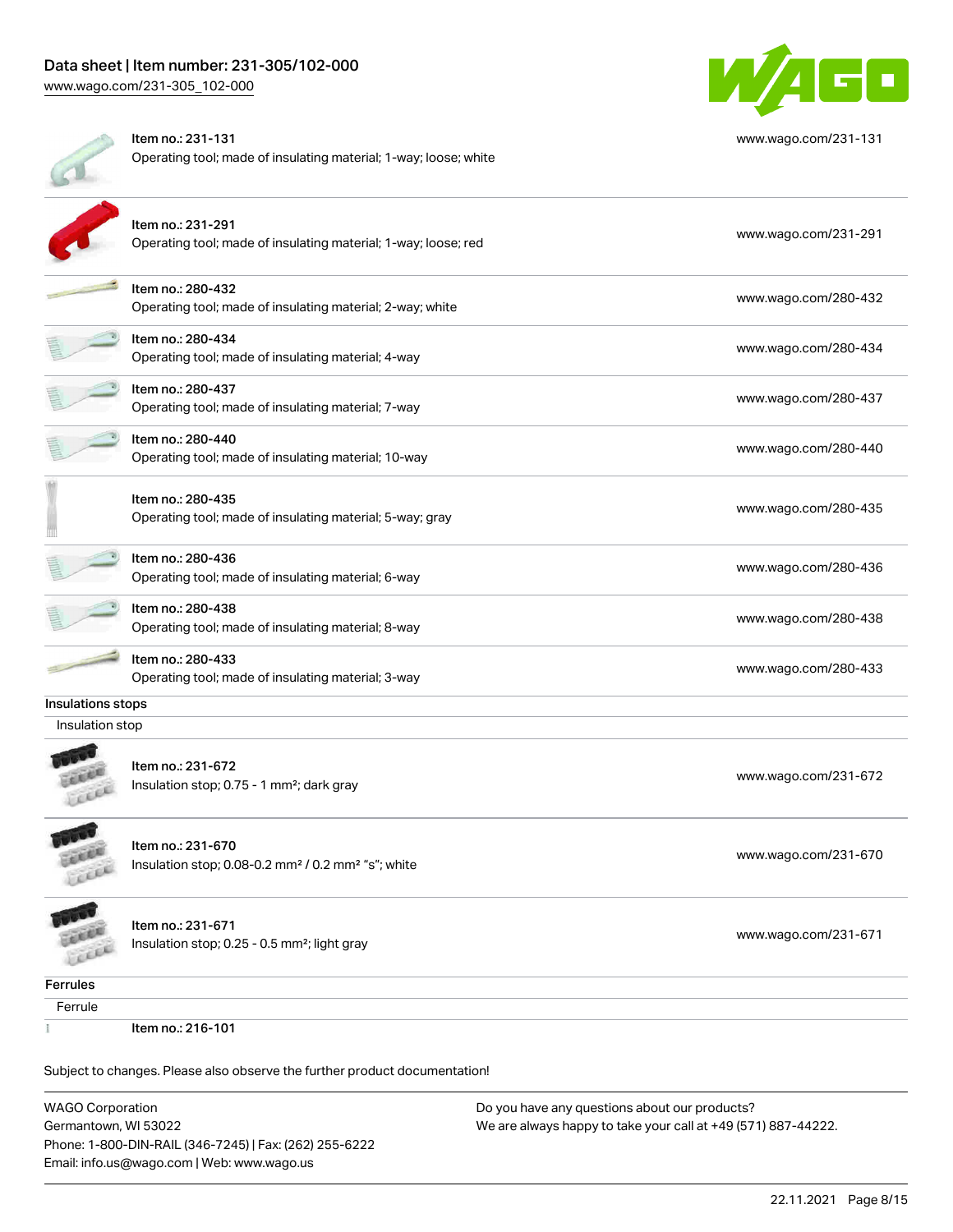

|    | Ferrule; Sleeve for 0.5 mm <sup>2</sup> / AWG 22; uninsulated; electro-tin plated; silver-colored                                                                                  | www.wago.com/216-101 |
|----|------------------------------------------------------------------------------------------------------------------------------------------------------------------------------------|----------------------|
|    | Item no.: 216-104<br>Ferrule; Sleeve for 1.5 mm <sup>2</sup> / AWG 16; uninsulated; electro-tin plated; silver-colored                                                             | www.wago.com/216-104 |
|    | Item no.: 216-106<br>www.wago.com/216-106<br>Ferrule; Sleeve for 2.5 mm <sup>2</sup> / AWG 14; uninsulated; electro-tin plated; silver-colored                                     |                      |
|    | Item no.: 216-102<br>Ferrule; Sleeve for 0.75 mm <sup>2</sup> / AWG 20; uninsulated; electro-tin plated; silver-colored                                                            | www.wago.com/216-102 |
|    | Item no.: 216-103<br>Ferrule; Sleeve for 1 mm <sup>2</sup> / AWG 18; uninsulated; electro-tin plated                                                                               | www.wago.com/216-103 |
|    | Item no.: 216-123<br>Ferrule; Sleeve for 1 mm <sup>2</sup> / AWG 18; uninsulated; electro-tin plated; silver-colored                                                               | www.wago.com/216-123 |
| ĵ. | Item no.: 216-122<br>Ferrule; Sleeve for 0.75 mm <sup>2</sup> / AWG 20; uninsulated; electro-tin plated; silver-colored                                                            | www.wago.com/216-122 |
|    | Item no.: 216-124<br>Ferrule; Sleeve for 1.5 mm <sup>2</sup> / AWG 16; uninsulated; electro-tin plated                                                                             | www.wago.com/216-124 |
|    | Item no.: 216-142<br>Ferrule; Sleeve for 0.75 mm <sup>2</sup> / 18 AWG; uninsulated; electro-tin plated; electrolytic copper; gastight<br>crimped; acc. to DIN 46228, Part 1/08.92 | www.wago.com/216-142 |
|    | Item no.: 216-132<br>Ferrule; Sleeve for 0.34 mm <sup>2</sup> / AWG 24; uninsulated; electro-tin plated                                                                            | www.wago.com/216-132 |
|    | Item no.: 216-121<br>Ferrule; Sleeve for 0.5 mm <sup>2</sup> / AWG 22; uninsulated; electro-tin plated; silver-colored                                                             | www.wago.com/216-121 |
|    | Item no.: 216-143<br>Ferrule; Sleeve for 1 mm <sup>2</sup> / AWG 18; uninsulated; electro-tin plated; electrolytic copper; gastight<br>crimped; acc. to DIN 46228, Part 1/08.92    | www.wago.com/216-143 |
| I. | Item no.: 216-131<br>Ferrule; Sleeve for 0.25 mm <sup>2</sup> / AWG 24; uninsulated; electro-tin plated; silver-colored                                                            | www.wago.com/216-131 |
|    | Item no.: 216-141<br>Ferrule; Sleeve for 0.5 mm <sup>2</sup> / 20 AWG; uninsulated; electro-tin plated; electrolytic copper; gastight<br>crimped; acc. to DIN 46228, Part 1/08.92  | www.wago.com/216-141 |
|    | Item no.: 216-152<br>Ferrule; Sleeve for 0.34 mm <sup>2</sup> / AWG 24; uninsulated; electro-tin plated                                                                            | www.wago.com/216-152 |
|    | Item no.: 216-203<br>Ferrule; Sleeve for 1 mm <sup>2</sup> / AWG 18; insulated; electro-tin plated; red                                                                            | www.wago.com/216-203 |
|    | Item no.: 216-202<br>Ferrule; Sleeve for 0.75 mm <sup>2</sup> / 18 AWG; insulated; electro-tin plated; gray                                                                        | www.wago.com/216-202 |
|    | Item no.: 216-151<br>Ferrule; Sleeve for 0.25 mm <sup>2</sup> / AWG 24; uninsulated; electro-tin plated                                                                            | www.wago.com/216-151 |

Subject to changes. Please also observe the further product documentation!

WAGO Corporation Germantown, WI 53022 Phone: 1-800-DIN-RAIL (346-7245) | Fax: (262) 255-6222 Email: info.us@wago.com | Web: www.wago.us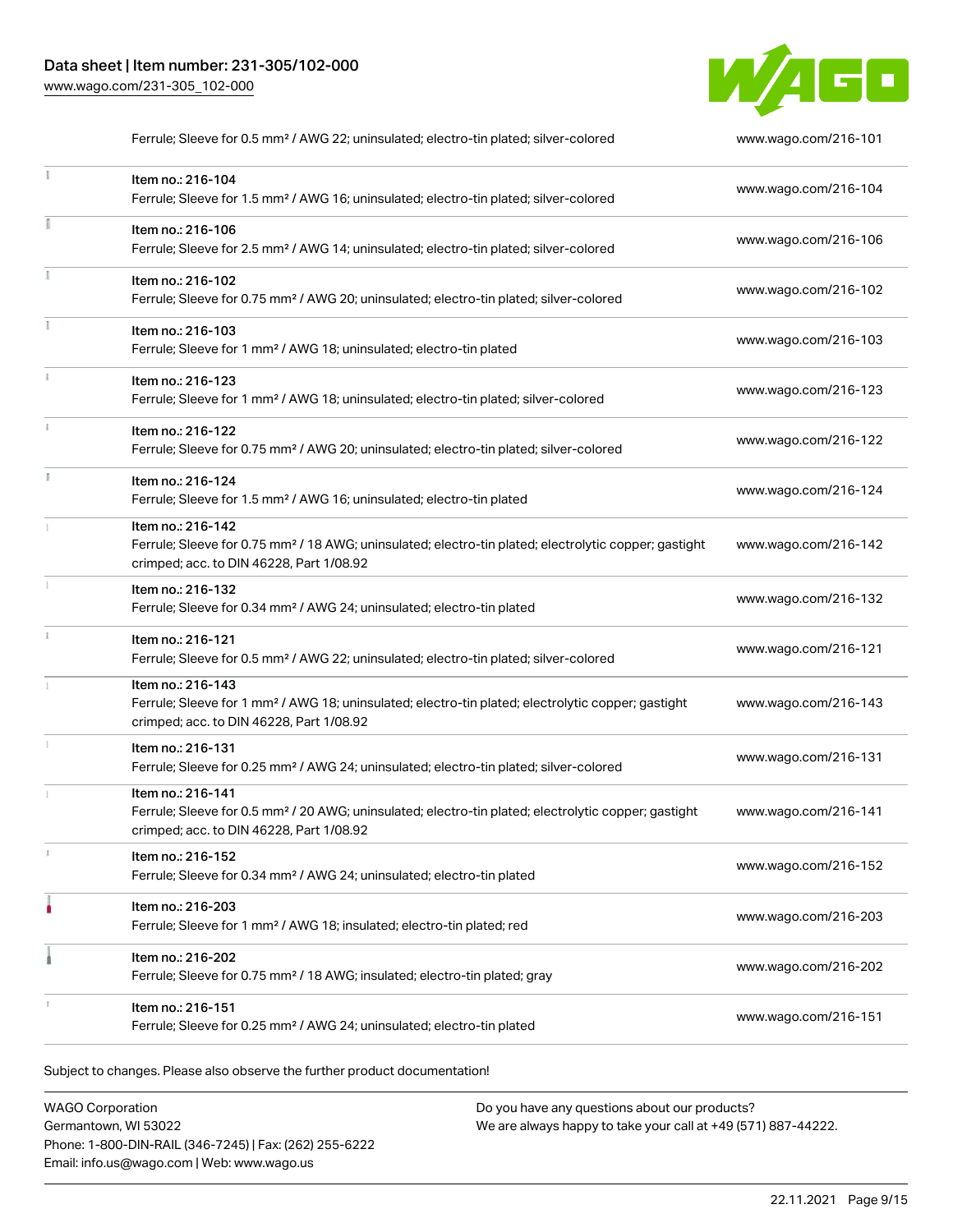## Data sheet | Item number: 231-305/102-000

[www.wago.com/231-305\\_102-000](http://www.wago.com/231-305_102-000)



|   | Item no.: 216-204<br>Ferrule; Sleeve for 1.5 mm <sup>2</sup> / AWG 16; insulated; electro-tin plated; black                                                                                             | www.wago.com/216-204 |  |
|---|---------------------------------------------------------------------------------------------------------------------------------------------------------------------------------------------------------|----------------------|--|
|   | Item no.: 216-144<br>Ferrule; Sleeve for 1.5 mm <sup>2</sup> / AWG 16; uninsulated; electro-tin plated; electrolytic copper; gastight<br>crimped; acc. to DIN 46228, Part 1/08.92; silver-colored       | www.wago.com/216-144 |  |
|   | Item no.: 216-201<br>Ferrule; Sleeve for 0.5 mm <sup>2</sup> / 20 AWG; insulated; electro-tin plated; white                                                                                             | www.wago.com/216-201 |  |
|   | Item no.: 216-223<br>www.wago.com/216-223<br>Ferrule; Sleeve for 1 mm <sup>2</sup> / AWG 18; insulated; electro-tin plated; red                                                                         |                      |  |
|   | Item no.: 216-241<br>Ferrule; Sleeve for 0.5 mm <sup>2</sup> / 20 AWG; insulated; electro-tin plated; electrolytic copper; gastight<br>crimped; acc. to DIN 46228, Part 4/09.90; white                  | www.wago.com/216-241 |  |
|   | Item no.: 216-242<br>Ferrule; Sleeve for 0.75 mm <sup>2</sup> / 18 AWG; insulated; electro-tin plated; electrolytic copper; gastight<br>crimped; acc. to DIN 46228, Part 4/09.90; gray                  | www.wago.com/216-242 |  |
|   | Item no.: 216-222<br>Ferrule; Sleeve for 0.75 mm <sup>2</sup> / 18 AWG; insulated; electro-tin plated; gray                                                                                             | www.wago.com/216-222 |  |
|   | Item no.: 216-221<br>Ferrule; Sleeve for 0.5 mm <sup>2</sup> / 20 AWG; insulated; electro-tin plated; white                                                                                             | www.wago.com/216-221 |  |
| Â | Item no.: 216-224<br>www.wago.com/216-224<br>Ferrule; Sleeve for 1.5 mm <sup>2</sup> / AWG 16; insulated; electro-tin plated; black                                                                     |                      |  |
|   | Item no.: 216-243<br>Ferrule; Sleeve for 1 mm <sup>2</sup> / AWG 18; insulated; electro-tin plated; electrolytic copper; gastight crimped; www.wago.com/216-243<br>acc. to DIN 46228, Part 4/09.90; red |                      |  |
| j | Item no.: 216-244<br>Ferrule; Sleeve for 1.5 mm <sup>2</sup> / AWG 16; insulated; electro-tin plated; electrolytic copper; gastight<br>crimped; acc. to DIN 46228, Part 4/09.90; black                  | www.wago.com/216-244 |  |
|   | Item no.: 216-263<br>Ferrule; Sleeve for 1 mm <sup>2</sup> / AWG 18; insulated; electro-tin plated; electrolytic copper; gastight crimped; www.wago.com/216-263<br>acc. to DIN 46228, Part 4/09.90; red |                      |  |
| Â | Item no.: 216-264<br>Ferrule; Sleeve for 1.5 mm <sup>2</sup> / AWG 16; insulated; electro-tin plated; electrolytic copper; gastight<br>crimped; acc. to DIN 46228, Part 4/09.90; black                  | www.wago.com/216-264 |  |
|   | Item no.: 216-284<br>Ferrule; Sleeve for 1.5 mm <sup>2</sup> / AWG 16; insulated; electro-tin plated; electrolytic copper; gastight<br>crimped; acc. to DIN 46228, Part 4/09.90; black                  | www.wago.com/216-284 |  |
|   | Item no.: 216-262<br>Ferrule; Sleeve for 0.75 mm <sup>2</sup> / 18 AWG; insulated; electro-tin plated; electrolytic copper; gastight<br>crimped; acc. to DIN 46228, Part 4/09.90; gray                  | www.wago.com/216-262 |  |
|   | Item no.: 216-301<br>Ferrule; Sleeve for 0.25 mm <sup>2</sup> / AWG 24; insulated; electro-tin plated; yellow                                                                                           | www.wago.com/216-301 |  |
|   | Item no.: 216-321<br>Ferrule; Sleeve for 0.25 mm <sup>2</sup> / AWG 24; insulated; electro-tin plated; yellow                                                                                           | www.wago.com/216-321 |  |
|   |                                                                                                                                                                                                         |                      |  |

Subject to changes. Please also observe the further product documentation!

WAGO Corporation Germantown, WI 53022 Phone: 1-800-DIN-RAIL (346-7245) | Fax: (262) 255-6222 Email: info.us@wago.com | Web: www.wago.us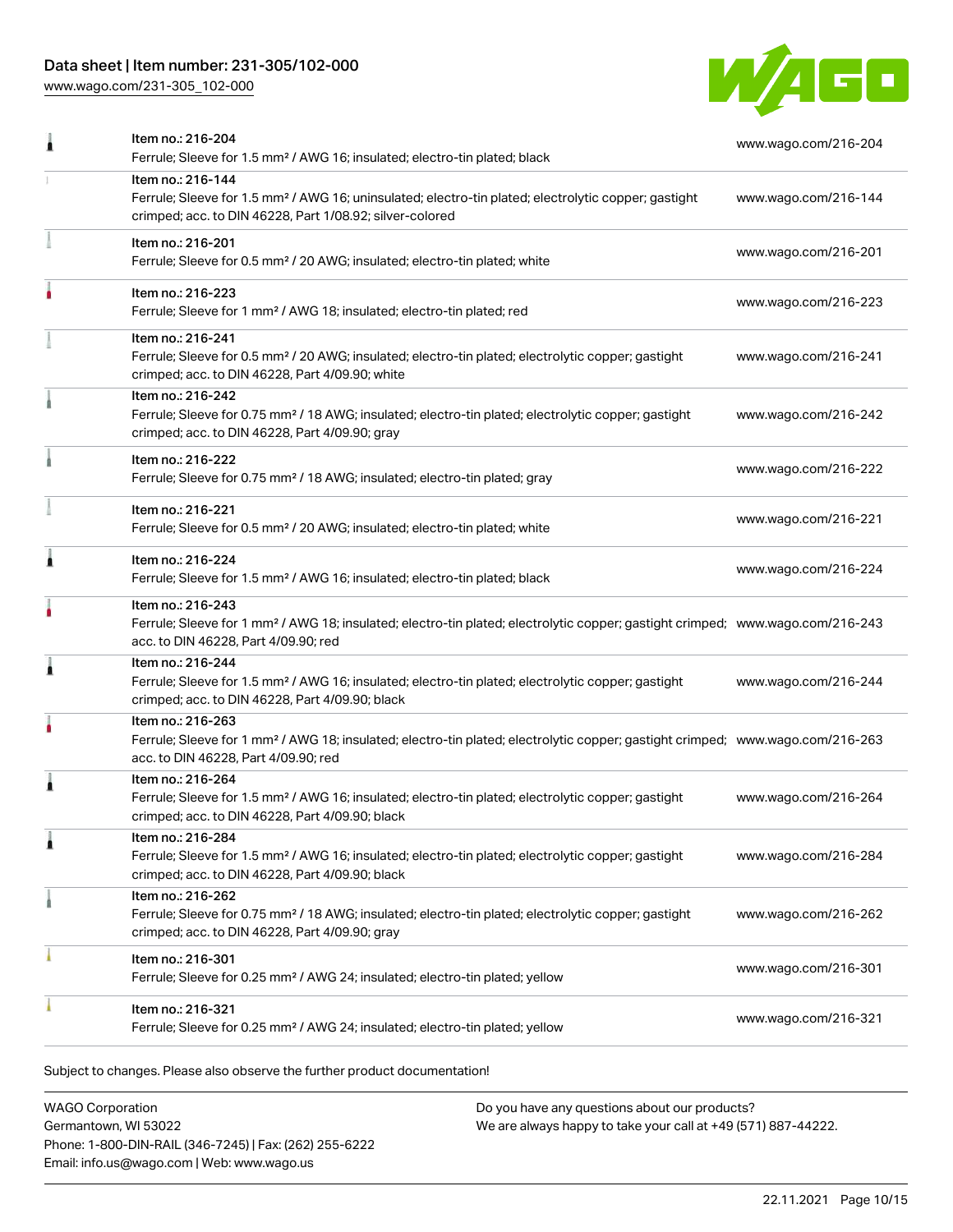## Data sheet | Item number: 231-305/102-000

[www.wago.com/231-305\\_102-000](http://www.wago.com/231-305_102-000)



|                                                                                                                        | Item no.: 216-322<br>Ferrule; Sleeve for 0.34 mm <sup>2</sup> / 22 AWG; insulated; electro-tin plated; green |            |                      | www.wago.com/216-322 |  |
|------------------------------------------------------------------------------------------------------------------------|--------------------------------------------------------------------------------------------------------------|------------|----------------------|----------------------|--|
| Item no.: 216-302<br>Ferrule; Sleeve for 0.34 mm <sup>2</sup> / 22 AWG; insulated; electro-tin plated; light turquoise |                                                                                                              |            |                      | www.wago.com/216-302 |  |
| Jumpers                                                                                                                |                                                                                                              |            |                      |                      |  |
| Jumper                                                                                                                 |                                                                                                              |            |                      |                      |  |
|                                                                                                                        | Item no.: 231-905<br>Jumper; for conductor entry; 5-way; insulated; gray                                     |            |                      | www.wago.com/231-905 |  |
|                                                                                                                        | Item no.: 231-903<br>Jumper; for conductor entry; 3-way; insulated; gray                                     |            |                      | www.wago.com/231-903 |  |
|                                                                                                                        | Item no.: 231-907<br>Jumper; for conductor entry; 7-way; insulated; gray                                     |            |                      | www.wago.com/231-907 |  |
|                                                                                                                        | Item no.: 231-910<br>Jumper; for conductor entry; 10-way; insulated; gray                                    |            |                      | www.wago.com/231-910 |  |
|                                                                                                                        | Item no.: 231-902<br>Jumper; for conductor entry; 2-way; insulated; gray                                     |            | www.wago.com/231-902 |                      |  |
| Cover                                                                                                                  |                                                                                                              |            |                      |                      |  |
| Cover                                                                                                                  |                                                                                                              |            |                      |                      |  |
|                                                                                                                        | Item no.: 231-669<br>www.wago.com/231-669<br>Lockout caps; for covering unused clamping units; orange        |            |                      |                      |  |
| <b>Downloads</b><br>Documentation                                                                                      |                                                                                                              |            |                      |                      |  |
| <b>Additional Information</b>                                                                                          |                                                                                                              |            |                      |                      |  |
| Technical explanations                                                                                                 |                                                                                                              | 2019 Apr 3 | pdf<br>2.0 MB        | Download             |  |
| <b>CAD</b> files                                                                                                       |                                                                                                              |            |                      |                      |  |
| CAD data                                                                                                               |                                                                                                              |            |                      |                      |  |
|                                                                                                                        | 2D/3D Models 231-305/102-000                                                                                 |            | <b>URL</b>           | Download             |  |
| CAE data                                                                                                               |                                                                                                              |            |                      |                      |  |
|                                                                                                                        | EPLAN Data Portal 231-305/102-000                                                                            |            | URL                  | Download             |  |
| URL<br>ZUKEN Portal 231-305/102-000                                                                                    |                                                                                                              |            | Download             |                      |  |

Subject to changes. Please also observe the further product documentation!

| <b>WAGO Corporation</b>                                | Do you have any questions about our products?                 |
|--------------------------------------------------------|---------------------------------------------------------------|
| Germantown, WI 53022                                   | We are always happy to take your call at +49 (571) 887-44222. |
| Phone: 1-800-DIN-RAIL (346-7245)   Fax: (262) 255-6222 |                                                               |
| Email: info.us@wago.com   Web: www.wago.us             |                                                               |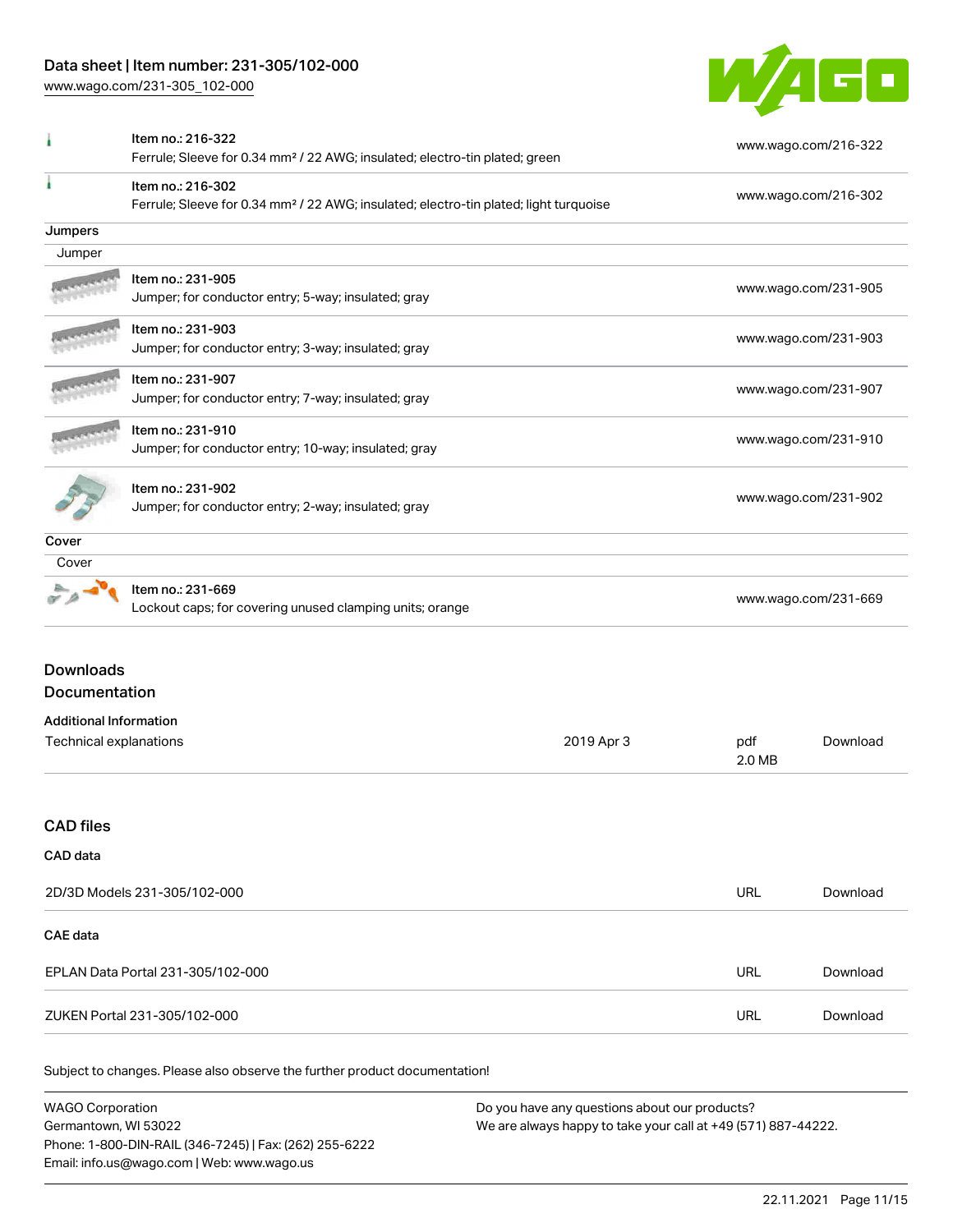

| EPLAN Data Portal 231-305/102-000 | URL<br>$\sim$ $\sim$ |  |
|-----------------------------------|----------------------|--|
|                                   |                      |  |

## Environmental Product Compliance

## Compliance Search

L.

| Environmental Product Compliance 231-305/102-000                                                      | URL | Download |
|-------------------------------------------------------------------------------------------------------|-----|----------|
| 1-conductor female connector; CAGE CLAMP <sup>®</sup> ; 2.5 mm <sup>2</sup> ; Pin spacing 5.08 mm; 5- |     |          |
| pole; with integrated end plate; 2,50 mm <sup>2</sup> ; orange                                        |     |          |

## Installation Notes

#### Application



Total pole number for female connectors

= pole number for male header

#### Application



Female connectors with a built-in end plate require no extra space, while maintaining the nominal cross-section. This means: Total length of female connectors is reduced to "pole no. x pin spacing"!

Subject to changes. Please also observe the further product documentation!

WAGO Corporation Germantown, WI 53022 Phone: 1-800-DIN-RAIL (346-7245) | Fax: (262) 255-6222 Email: info.us@wago.com | Web: www.wago.us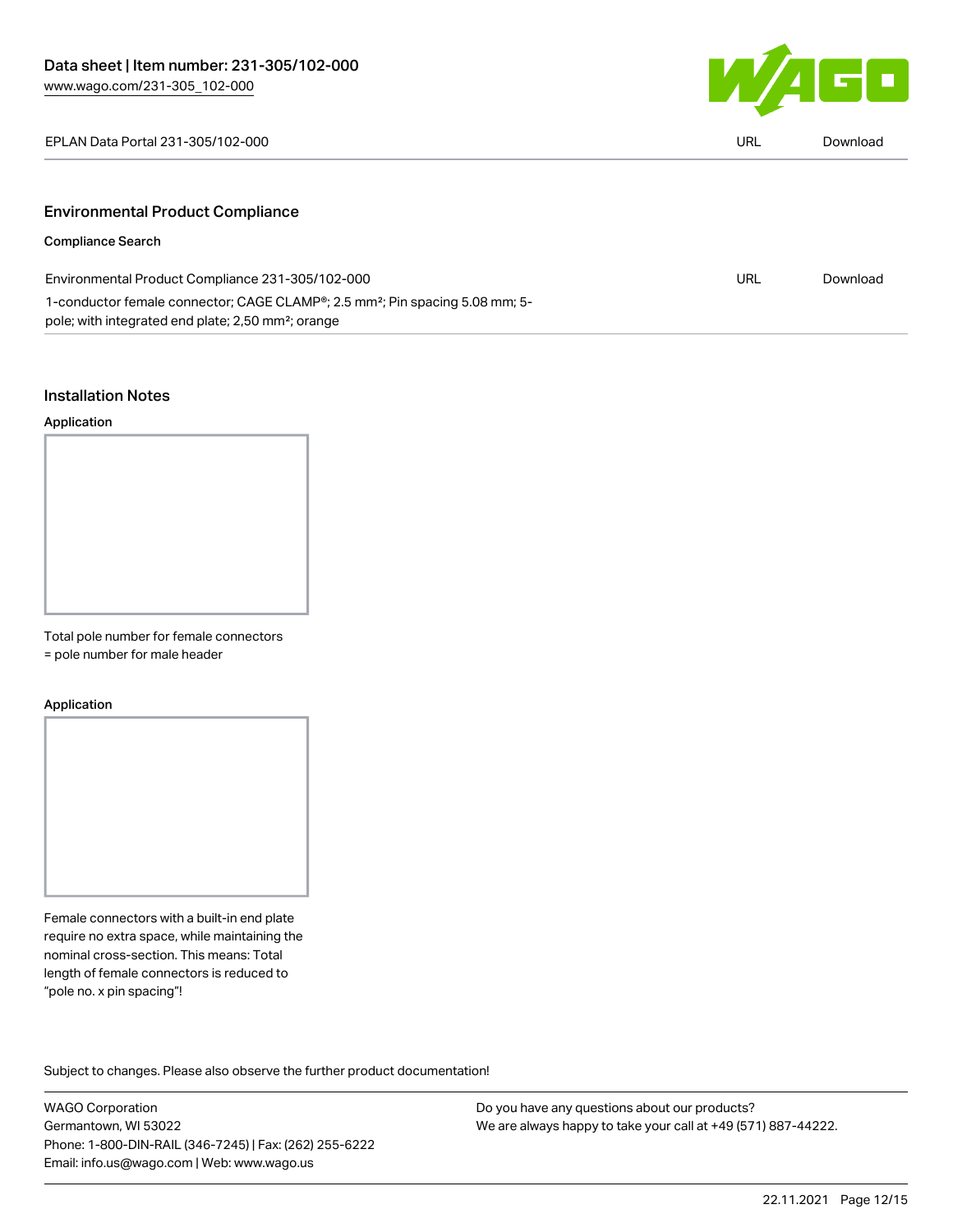



Inserting a conductor via 3.5 mm screwdriver – CAGE CLAMP® actuation parallel to conductor entry.



Inserting a conductor via 3.5 mm screwdriver – CAGE CLAMP® actuation perpendicular to conductor entry.



Inserting a conductor into CAGE CLAMP® unit via operating lever (231-291).



Inserting a conductor via operating tool.



Coding a female connector by removing coding finger(s).

Subject to changes. Please also observe the further product documentation!

WAGO Corporation Germantown, WI 53022 Phone: 1-800-DIN-RAIL (346-7245) | Fax: (262) 255-6222 Email: info.us@wago.com | Web: www.wago.us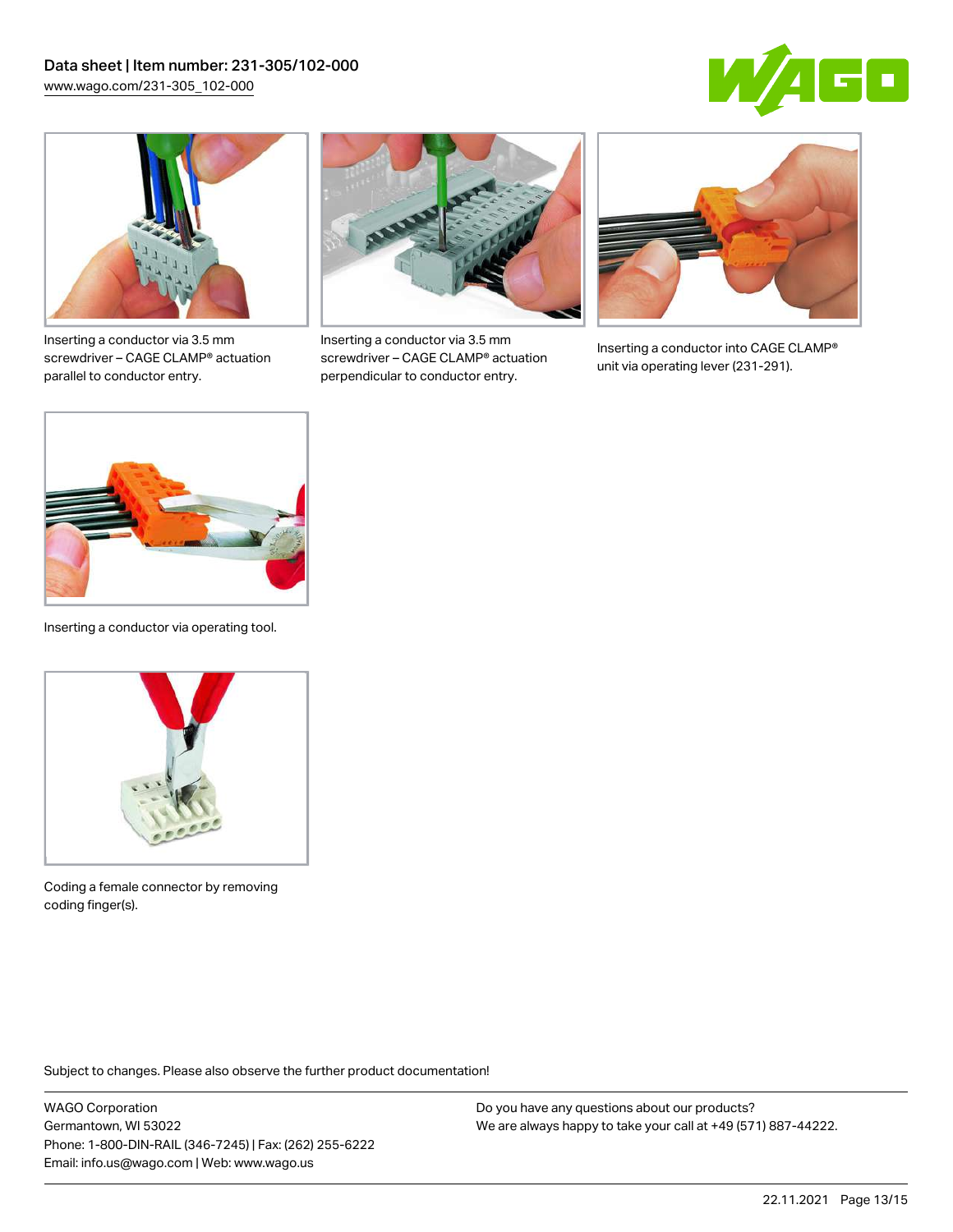



Testing – female connector with CAGE CLAMP®

Integrated test ports for testing perpendicular to conductor entry via 2 or 2.3 mm Ø test plug

Installation



Male connector with strain relief plate



Strain relief housing shown with a male connector equipped with CAGE CLAMP®

Marking

Subject to changes. Please also observe the further product documentation!

WAGO Corporation Germantown, WI 53022 Phone: 1-800-DIN-RAIL (346-7245) | Fax: (262) 255-6222 Email: info.us@wago.com | Web: www.wago.us